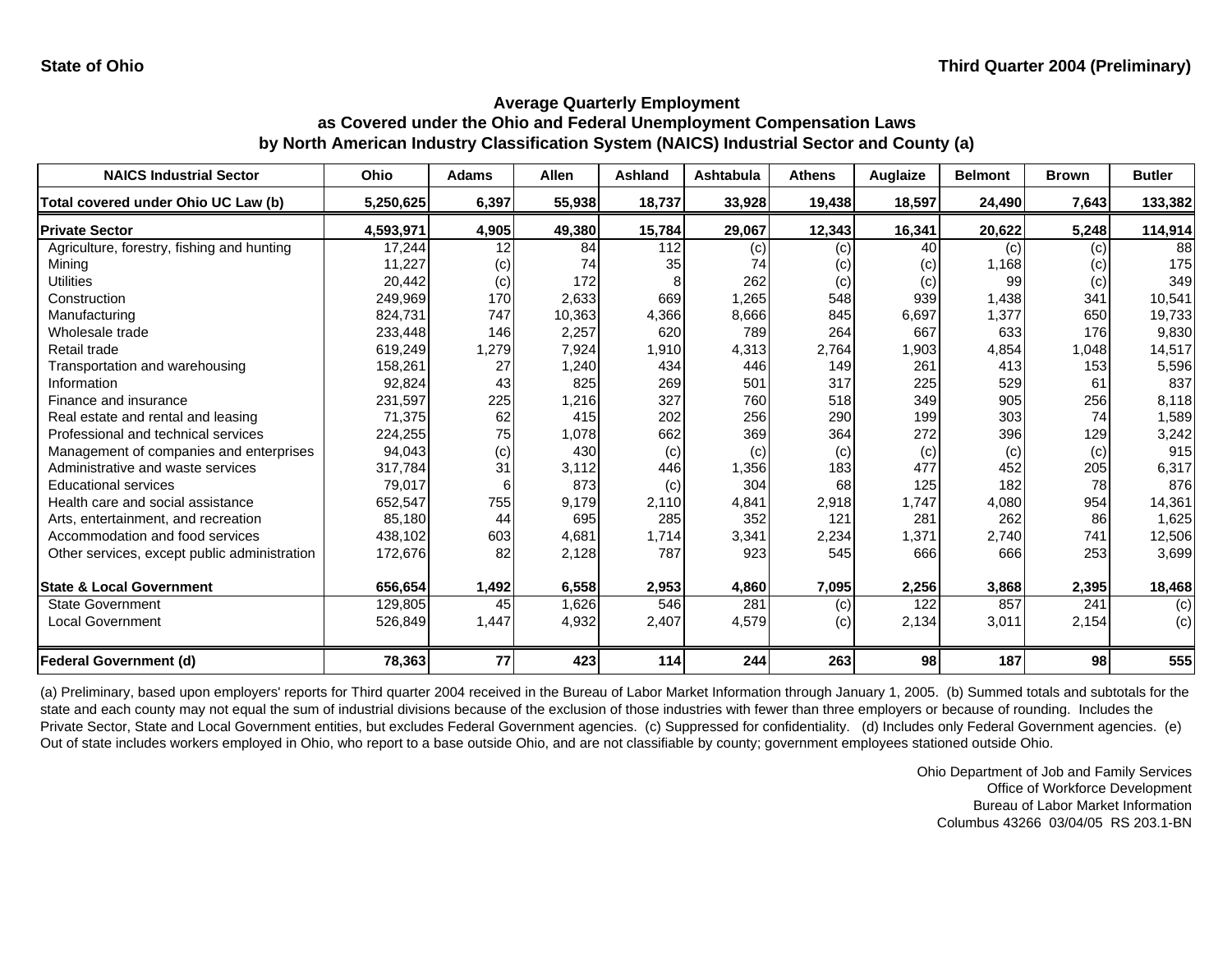| <b>NAICS Industrial Sector</b>               | Carroll | Champaign | <b>Clark</b> | <b>Clermont</b> | <b>Clinton</b> | Columbiana | <b>Coshocton</b> | Crawford | Cuyahoga | <b>Darke</b> |
|----------------------------------------------|---------|-----------|--------------|-----------------|----------------|------------|------------------|----------|----------|--------------|
| Total covered under Ohio UC Law (b)          | 5,714   | 11,222    | 51,253       | 51,877          | 23,475         | 32,357     | 12,255           | 15,627   | 744,336  | 18,685       |
| <b>Private Sector</b>                        | 4,745   | 9,282     | 44,103       | 45,174          | 20,457         | 27,644     | 10,622           | 13,586   | 661,376  | 16,639       |
| Agriculture, forestry, fishing and hunting   | 22      | 163       | 592          | (c)             | 24             | 189        | 148              | 138      | 481      | 667          |
| Mining                                       |         | (c)       | (c)          | (c)             | (c)            | 156        | 133              | (c)      | 314      | (c)          |
| <b>Utilities</b>                             | (c)     | (c)       | 139          | 624             | (c)            | 74         | 417              | (c)      | 1,518    | (c)          |
| Construction                                 | 283     | 399       | 1,948        | 3,761           | 367            | 1,289      | 352              | 620      | 27,452   | 1,198        |
| Manufacturing                                | ,218    | 3,455     | 7,972        | 6,762           | 4,311          | 6,621      | 3,448            | 5,055    | 89,150   | 4,506        |
| Wholesale trade                              | 207     | 271       | 1,823        | 2,197           | 667            | 1,133      | 198              | 568      | 40,428   | 861          |
| Retail trade                                 | 733     | 1,239     | 6,508        | 8,829           | 1,796          | 4,444      | 1,205            | 1,462    | 73,000   | 2,150        |
| Transportation and warehousing               | 197     | 157       | 2,282        | 687             | 7,818          | 1,414      | 389              | 223      | 22,159   | 860          |
| Information                                  | 106     | 107       | 238          | 1,065           | 282            | 234        | 78               | 76       | 16,798   | 136          |
| Finance and insurance                        | 124     | 286       | 2,085        | 3,118           | 659            | 931        | 244              | 661      | 55,331   | 635          |
| Real estate and rental and leasing           | 40      | 121       | 560          | 717             | 218            | 227        | 69               | 69       | 14,023   | 201          |
| Professional and technical services          | 59      | 122       | 771          | 1,986           | 183            | 549        | 167              | 444      | 43,129   | 569          |
| Management of companies and enterprises      | (c)     | (c)       | (c)          | 195             | 161            | 73         | 41               | (c)      | 13,998   | (c)          |
| Administrative and waste services            | 134     | 283       | 1,587        | 2,203           | 1,062          | 1,390      | 574              | 203      | 49,163   | 836          |
| <b>Educational services</b>                  | (c)     | (c)       | 724          | 458             | (c)            | 82         | 31               | (c)      | 18,007   | (c)          |
| Health care and social assistance            | 529     | 1,052     | 8,405        | 4,514           | 877            | 4,707      | 1,747            | 2,004    | 106,725  | 2,011        |
| Arts, entertainment, and recreation          | 172     | 148       | 629          | 827             | 78             | 327        | 268              | 110      | 11,760   | 261          |
| Accommodation and food services              | 630     | 827       | 4,918        | 5,228           | 1,243          | 2,694      | 755              | 1,304    | 54,504   | 1,081        |
| Other services, except public administration | 238     | 401       | 2,120        | 1,955           | 363            | 1,110      | 357              | 457      | 23,435   | 590          |
| <b>State &amp; Local Government</b>          | 969     | 1,940     | 7,150        | 6,703           | 3,018          | 4,713      | 1,633            | 2,041    | 82,960   | 2,045        |
| <b>State Government</b>                      | 28      | 65        | 397          | 529             | 150            | 286        | 48               | 101      | 5,011    | 46           |
| <b>Local Government</b>                      | 941     | 1,875     | 6,753        | 6,174           | 2,868          | 4,427      | 1,585            | 1,940    | 77,949   | 1,999        |
| <b>Federal Government (d)</b>                | 52      | 83        | 614          | 315             | 164            | 570        | 100              | 77       | 16,327   | 119          |

(a) Preliminary, based upon employers' reports for Third quarter 2004 received in the Bureau of Labor Market Information through January 1, 2005. (b) Summed totals and subtotals for the state and each county may not equal the sum of industrial divisions because of the exclusion of those industries with fewer than three employers or because of rounding. Includes the Private Sector, State and Local Government entities, but excludes Federal Government agencies. (c) Suppressed for confidentiality. (d) Includes only Federal Government agencies. (e) Out of state includes workers employed in Ohio, who report to a base outside Ohio, and are not classifiable by county; government employees stationed outside Ohio.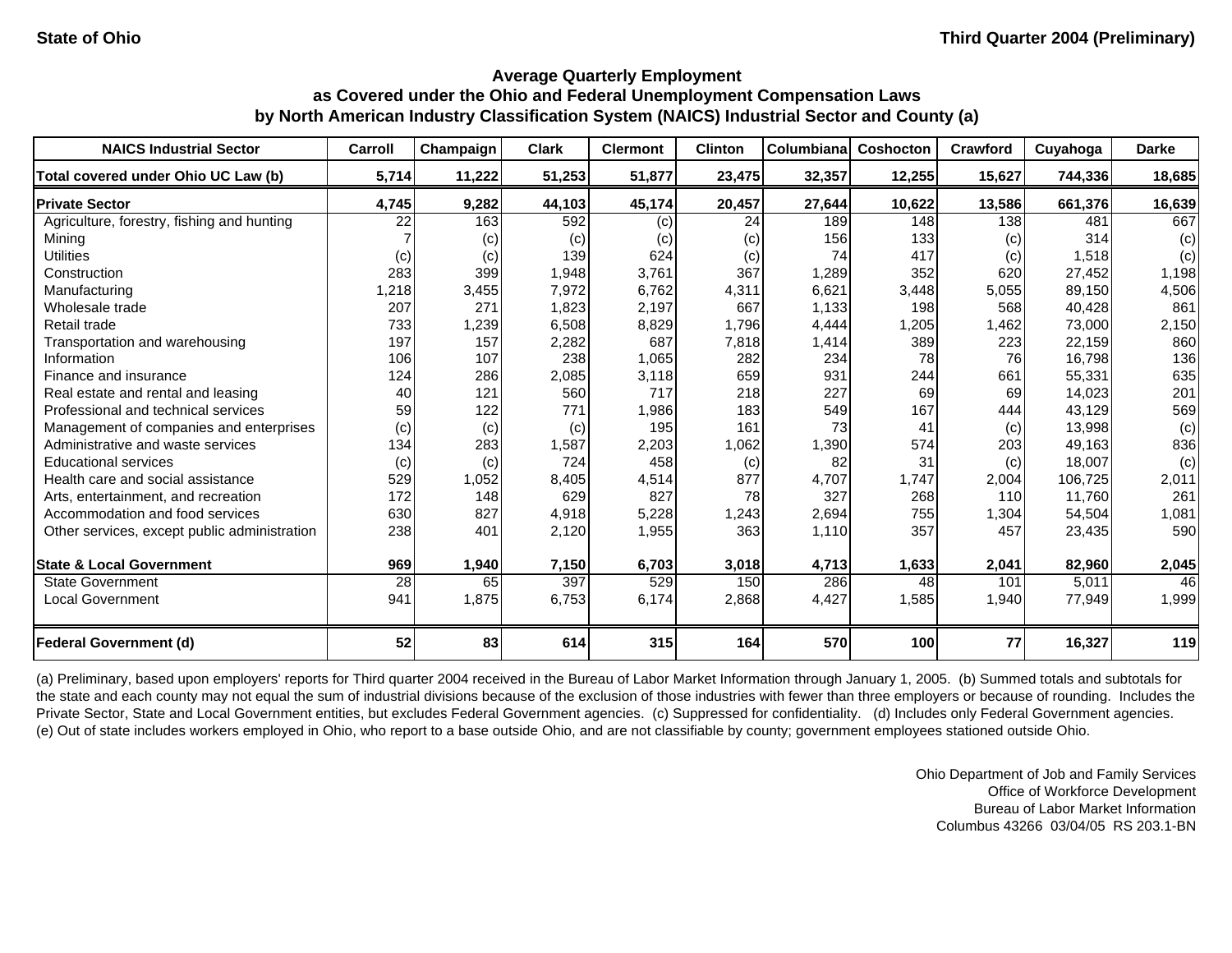| <b>NAICS Industrial Sector</b>               | <b>Defiance</b> | <b>Delaware</b> | Erie   | <b>Fairfield</b> | <b>Fayette</b> | <b>Franklin</b> | <b>Fulton</b> | Gallia | Geauga | Greene |
|----------------------------------------------|-----------------|-----------------|--------|------------------|----------------|-----------------|---------------|--------|--------|--------|
| Total covered under Ohio UC Law (b)          | 17,103          | 53,908          | 41,297 | 37,134           | 11,224         | 674,560         | 20,950        | 12,320 | 34,358 | 51,519 |
| <b>Private Sector</b>                        | 15,224          | 48,245          | 36,032 | 29,449           | 9,719          | 577,103         | 18,685        | 10,444 | 30,826 | 42,614 |
| Agriculture, forestry, fishing and hunting   | 28              | 229             | 304    | (c)              | 18             | 392             | 274           | 45     | 295    | 105    |
| Minina                                       | (c)             | (c)             | 175    | $\left( $        | (c)            | 237             | (c)           | (c)    | (c)    | (c)    |
| Utilities                                    | (c)             | (c)             | 96     | 144              | (c)            | 2,300           | (c)           | 801    | (c)    | (c)    |
| Construction                                 | 583             | 3,139           | 1,462  | 2,419            | 303            | 30,425          | 1,146         | 429    | 2,407  | 2,159  |
| Manufacturing                                | 5,521           | 5,232           | 7,553  | 5,091            | 2,546          | 44,815          | 8,968         | 867    | 9,540  | 3,351  |
| Wholesale trade                              | 504             | 1,816           | 1,455  | 772              | 530            | 29,787          | 801           | 203    | 1,733  | 1,322  |
| Retail trade                                 | 2,532           | 8,303           | 5,094  | 5,072            | 1,856          | 80,456          | 1,757         | 1,912  | 3,312  | 8,525  |
| Transportation and warehousing               | 337             | 1,695           | 747    | 415              | 843            | 29,839          | 321           | 278    | 468    | 663    |
| Information                                  | 286             | 361             | 537    | 381              | 56             | 17,791          | 145           | 158    | 225    | 1,203  |
| Finance and insurance                        | 625             | 4,764           | 628    | 870              | 352            | 47,818          | 439           | 388    | 658    | 1,795  |
| Real estate and rental and leasing           | 80              | 500             | 401    | 477              | 187            | 13,024          | 129           | 90     | 290    | 437    |
| Professional and technical services          | 212             | 4,724           | 730    | 1,092            | <b>114</b>     | 41,397          | 304           | 88     | 962    | 5,747  |
| Management of companies and enterprises      | 101             | 666             | (c)    | 83               | (c)            | 15,424          | (c)           | (c)    | 259    | 175    |
| Administrative and waste services            | 360             | 1,690           | 1,074  | 2,959            | 194            | 52,019          | 599           | 377    | 2,219  | 2,573  |
| <b>Educational services</b>                  | 270             | 790             | (c)    | 341              | (c)            | 8,681           | (c)           | (c)    | 587    | 1,696  |
| Health care and social assistance            | 1.713           | 3,491           | 4,312  | 3,206            | 1,293          | 72,693          | 1,710         | 3,059  | 3,068  | 4,927  |
| Arts, entertainment, and recreation          | 165             | 2,852           | 4,300  | 493              | 60             | 8,561           | 460           | 37     | 915    | 1,060  |
| Accommodation and food services              | 1,316           | 6,261           | 5,638  | 4,127            | 1,095          | 57,448          | 1,108         | 932    | 2,688  | 5,650  |
| Other services, except public administration | 574             | 1,501           | 1,204  | 1,413            | 245            | 23,994          | 385           | 328    | 1,128  | 1,112  |
| <b>State &amp; Local Government</b>          | 1,879           | 5,663           | 5,266  | 7,685            | 1,504          | 97,458          | 2,266         | 1,876  | 3,532  | 8,904  |
| <b>State Government</b>                      | 121             | 852             | 1,072  | 837              | 47             | 47,375          | 166           | (c)    | 186    | (c)    |
| <b>Local Government</b>                      | 1,758           | 4,811           | 4,194  | 6,848            | 1,457          | 50,083          | 2,100         | (c)    | 3,346  | (c)    |
| <b>Federal Government (d)</b>                | 113             | 249             | 198    | 259              | <b>60</b>      | 11,865          | 101           | 99     | 131    | 11,674 |

(a) Preliminary, based upon employers' reports for Third quarter 2004 received in the Bureau of Labor Market Information through January 1, 2005. (b) Summed totals and subtotals for the state and each county may not equal the sum of industrial divisions because of the exclusion of those industries with fewer than three employers or because of rounding. Includes the Private Sector, State and Local Government entities, but excludes Federal Government agencies. (c) Suppressed for confidentiality. (d) Includes only Federal Government agencies. (e) Out of state includes workers employed in Ohio, who report to a base outside Ohio, and are not classifiable by county; government employees stationed outside Ohio.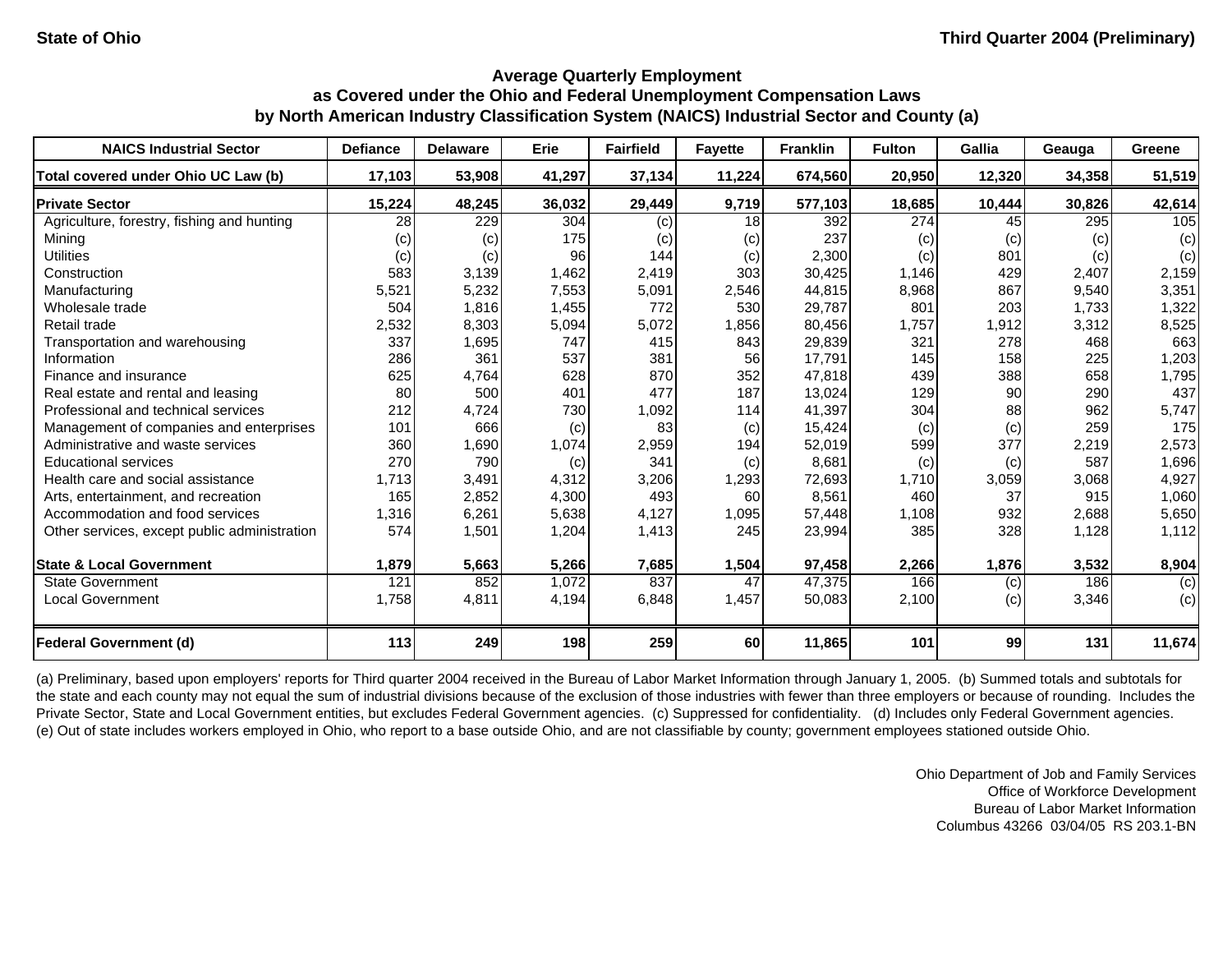| <b>NAICS Industrial Sector</b>               | <b>Guernsey</b> | <b>Hamilton</b> | <b>Hancock</b> | <b>Hardin</b> | <b>Harrison</b> | Henry             | Highland | <b>Hocking</b> | <b>Holmes</b> | <b>Huron</b> |
|----------------------------------------------|-----------------|-----------------|----------------|---------------|-----------------|-------------------|----------|----------------|---------------|--------------|
| Total covered under Ohio UC Law (b)          | 14,914          | 534,864         | 41,031         | 8,601         | 3,812           | 12,332            | 11,851   | 6,837          | 17,256        | 25,268       |
| <b>Private Sector</b>                        | 12,402          | 489,265         | 37,853         | 6,936         | 2,959           | 10,283            | 9,295    | 5,233          | 15,650        | 22,463       |
| Agriculture, forestry, fishing and hunting   | (c)             | 217             | (c)            | 45            | 39              | 258               | 31       | 36             | 196           | 1,266        |
| Minina                                       | 131             | 116             | (c)            | (c)           | 361             | $\left( c\right)$ | 121      | (c)            | 135           | (c)          |
| Utilities                                    | 46              | 1,464           | 113            | 50            | (c)             | (c)               | 78       | (c)            | (c)           | (c)          |
| Construction                                 | 493             | 25,928          | 1,137          | 203           | 128             | 710               | 366      | 372            | 1,654         | 1,669        |
| Manufacturing                                | 2,708           | 63,559          | 11,760         | 2,375         | 637             | 3,823             | 2,897    | 1,281          | 5,817         | 8,513        |
| Wholesale trade                              | 357             | 27,616          | 1,134          | 230           | 127             | 276               | 229      | 123            | 809           | 665          |
| Retail trade                                 | 2,058           | 55,525          | 5,822          | 901           | 310             | 1,139             | 1,748    | 974            | 2,045         | 2,246        |
| Transportation and warehousing               | 481             | 12,135          | 1,590          | 118           | 80              | 583               | 179      | 100            | 489           | 923          |
| Information                                  | 178             | 11,175          | 473            | 77            | 23              | 124               | 405      | 47             | 73            | 302          |
| Finance and insurance                        | 269             | 24,286          | 827            | 190           | (c)             | 289               | 430      | 184            | 355           | 445          |
| Real estate and rental and leasing           | 107             | 8,597           | 425            | 57            | (c)             | (c)               | 98       | 106            | 58            | 160          |
| Professional and technical services          | 256             | 35,037          | 759            | 115           | 57              | 151               | 136      | 86             | 260           | 506          |
| Management of companies and enterprises      | (c)             | 25,610          | 129            | (c)           | (c)             | (c)               | (c)      | (c)            | 72            | 59           |
| Administrative and waste services            | 852             | 44,002          | 2,245          | 66            | 24              | 155               | 273      | 132            | 740           | 553          |
| <b>Educational services</b>                  | 66              | 9,487           | 833            | (c)           | (c)             | 43                | (c)      | 28             | (c)           | (c)          |
| Health care and social assistance            | 2,307           | 74,686          | 3,845          | 712           | 645             | 1,148             | 974      | 528            | 1,317         | 2,054        |
| Arts, entertainment, and recreation          | 87              | 9,730           | 393            | 134           | 80              | 13                | 26       | 117            | 118           | 228          |
| Accommodation and food services              | 1,532           | 41,605          | 3,422          | 779           | 211             | 653               | 989      | 762            | 1,250         | 1,883        |
| Other services, except public administration | 335             | 18,491          | 1,193          | 238           | 76              | 344               | 301      | 223            | 217           | 721          |
| <b>State &amp; Local Government</b>          | 2,512           | 45,598          | 3,178          | 1,665         | 853             | 2,049             | 2,556    | 1,604          | 1,606         | 2,805        |
| <b>State Government</b>                      | 811             | (c)             | 199            | 32            | 34              | 51                | 133      | 369            | 38            | 86           |
| <b>Local Government</b>                      | 1,701           | (c)             | 2,979          | 1,633         | 819             | 1,998             | 2,423    | 1,235          | 1,568         | 2,719        |
| <b>Federal Government (d)</b>                | 120             | 9,909           | 175            | 90            | 70              | 80                | 115      | 52             | 80            | 146          |

(a) Preliminary, based upon employers' reports for Third quarter 2004 received in the Bureau of Labor Market Information through January 1, 2005. (b) Summed totals and subtotals for the state and each county may not equal the sum of industrial divisions because of the exclusion of those industries with fewer than three employers or because of rounding. Includes the Private Sector, State and Local Government entities, but excludes Federal Government agencies. (c) Suppressed for confidentiality. (d) Includes only Federal Government agencies. (e) Out of state includes workers employed in Ohio, who report to a base outside Ohio, and are not classifiable by county; government employees stationed outside Ohio.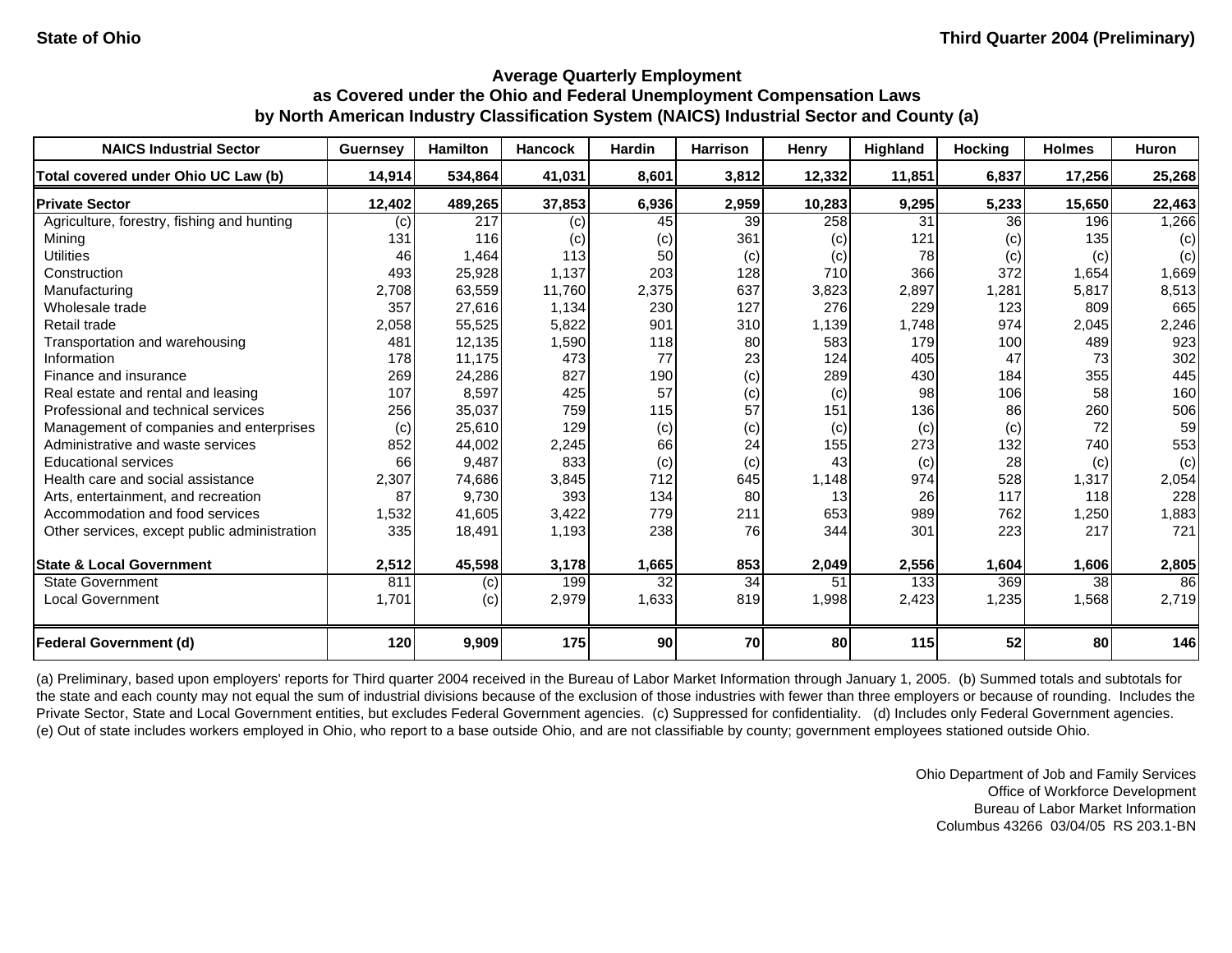| <b>NAICS Industrial Sector</b>               | <b>Jackson</b> | <b>Jefferson</b> | Knox   | Lake   | <b>Lawrence</b>  | Licking    | Logan  | Lorain  | Lucas   | <b>Madison</b>  |
|----------------------------------------------|----------------|------------------|--------|--------|------------------|------------|--------|---------|---------|-----------------|
| Total covered under Ohio UC Law (b)          | 11,279         | 25,068           | 18,768 | 98.840 | 12,035           | 51,815     | 20,059 | 100,740 | 224,072 | 14,610          |
| <b>Private Sector</b>                        | 9,717          | 21,447           | 15,926 | 87,296 | 9,002            | 44,817     | 17,801 | 86,772  | 198,373 | 11,651          |
| Agriculture, forestry, fishing and hunting   | 99             | (c)              | 96     | 1,187  | (c)              | 744        | 58     | 665     | 431     | $\overline{92}$ |
| Minina                                       | 202            | 88               | 140    | 212    | (c)              | 104        | (c)    | (c)     | 105     | (c)             |
| <b>Utilities</b>                             | 35             | 836              | 45     | 593    | 115              | 198        | 38     | (c)     | 751     | (c)             |
| Construction                                 | 481            | 1,469            | 939    | 5,384  | 711              | 3,357      | 703    | 6,392   | 11,459  | 496             |
| Manufacturing                                | 3,776          | 2,856            | 4,584  | 21,573 | 567              | 8,211      | 5,761  | 21,443  | 26.870  | 2,968           |
| Wholesale trade                              | 164            | 642              | 382    | 3,875  | 168              | 976        | 367    | 2,728   | 9,315   | 455             |
| Retail trade                                 | ,539           | 3,639            | 2,198  | 14,272 | 2,390            | 7,631      | 1,952  | 13,498  | 27,571  | 2,410           |
| Transportation and warehousing               | 140            | 435              | 156    | 986    | 753              | 1,425      | 1,420  | 1,953   | 7,647   | 334             |
| Information                                  | 107            | 678              | 272    | 842    | 92               | 602        | 112    | 1,390   | 3,590   | 59              |
| Finance and insurance                        | 314            | 464              | 390    | 1.911  | 306              | 2,402      | 359    | 2,193   | 6,402   | 174             |
| Real estate and rental and leasing           | 87             | 303              | 174    | 1,204  | 68               | 771        | 212    | 1,035   | 3,234   | 104             |
| Professional and technical services          | 170            | 465              | 249    | 3,742  | 245              | 1,343      | 709    | 1,887   | 9,304   | 488             |
| Management of companies and enterprises      | 81             | (c)              | 79     | 1,103  | 76               | 1,303      | (c)    | 395     | 2,798   | (c)             |
| Administrative and waste services            | 231            | 1,602            | 434    | 4,953  | 350              | 2,137      | 1,919  | 4,938   | 16,908  | 665             |
| <b>Educational services</b>                  | 32             | 597              | 1,123  | 1,289  | 45               | 1,087      | 71     | 2,106   | 3,630   | 70              |
| Health care and social assistance            | 1,040          | 4,148            | 2,250  | 10,217 | 1,601            | 5,103      | 1,904  | 12,210  | 35.879  | 1,919           |
| Arts, entertainment, and recreation          | 96             | 403              | 209    | 1,316  | 65               | 896        | 182    | 1,856   | 3,920   | 44              |
| Accommodation and food services              | 881            | 1,921            | 1,580  | 9,274  | 1,110            | 4,941      | 1,383  | 8,193   | 19,582  | 1,164           |
| Other services, except public administration | 241            | 881              | 626    | 3,363  | 311              | 1,585      | 614    | 3,473   | 8,976   | 200             |
| <b>State &amp; Local Government</b>          | 1,562          | 3,621            | 2,841  | 11,544 | 3,033            | 6,998      | 2,258  | 13,968  | 25,700  | 2,959           |
| <b>State Government</b>                      | 178            | 95               | (c)    | 160    | $\overline{377}$ | 850        | 107    | 1,253   | 7,737   | 1,309           |
| <b>Local Government</b>                      | 1,384          | 3,526            | (c)    | 11,384 | 2,656            | 6,148      | 2,151  | 12,715  | 17,963  | 1,650           |
| <b>Federal Government (d)</b>                | 77             | 233              | 118    | 455    | 145              | <b>515</b> | 151    | 1,160   | 2,064   | 83              |

(a) Preliminary, based upon employers' reports for Third quarter 2004 received in the Bureau of Labor Market Information through January 1, 2005. (b) Summed totals and subtotals for the state and each county may not equal the sum of industrial divisions because of the exclusion of those industries with fewer than three employers or because of rounding. Includes the Private Sector, State and Local Government entities, but excludes Federal Government agencies. (c) Suppressed for confidentiality. (d) Includes only Federal Government agencies. (e) Out of state includes workers employed in Ohio, who report to a base outside Ohio, and are not classifiable by county; government employees stationed outside Ohio.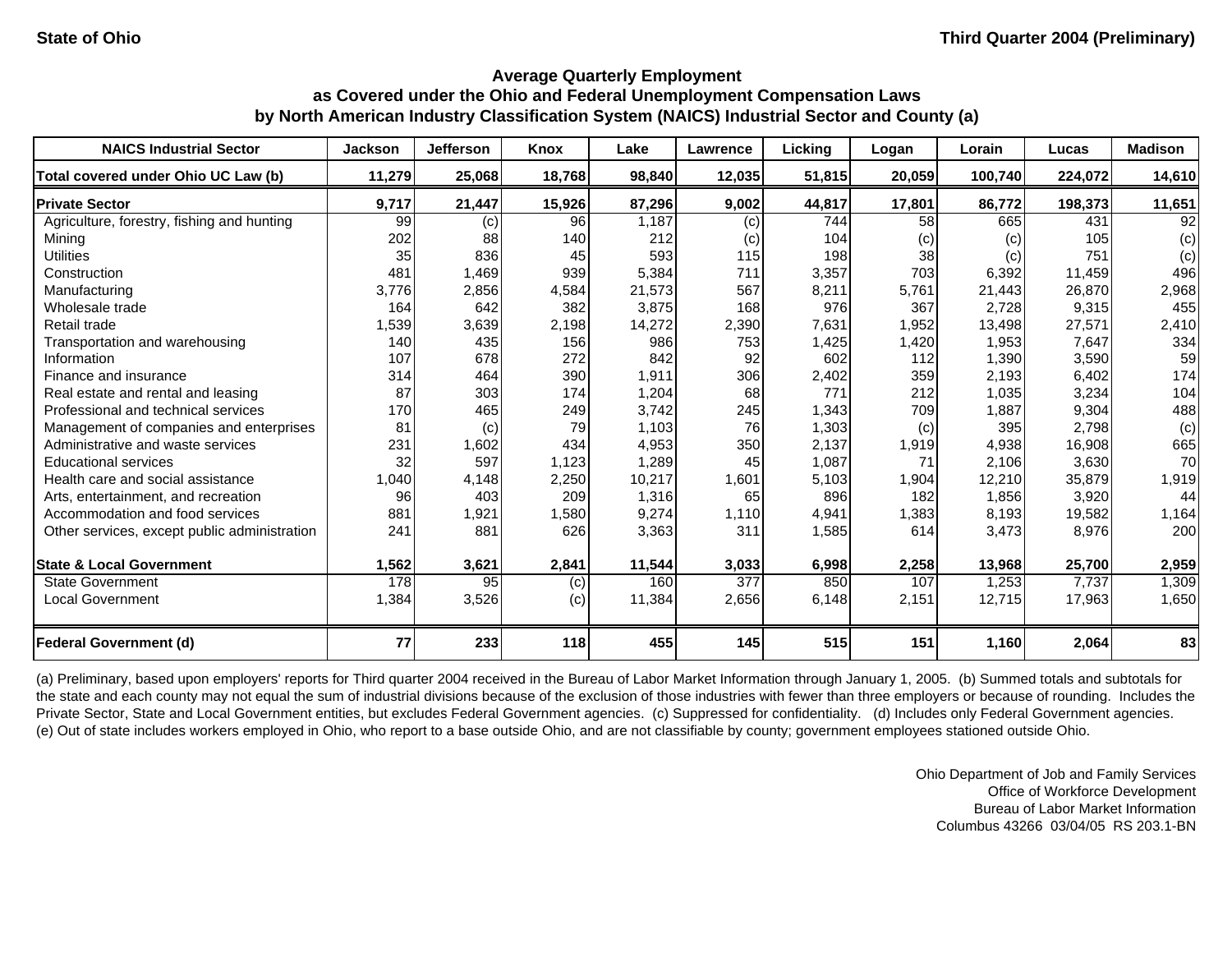| <b>NAICS Industrial Sector</b>               | <b>Mahoning</b> | <b>Marion</b> | <b>Medina</b> | <b>Meigs</b> | <b>Mercer</b>     | Miami  | <b>Monroe</b> | Montgomery | Morgan          | <b>Morrow</b> |
|----------------------------------------------|-----------------|---------------|---------------|--------------|-------------------|--------|---------------|------------|-----------------|---------------|
| Total covered under Ohio UC Law (b)          | 105,345         | 27,387        | 57,846        | 3,530        | 16,744            | 41,064 | 4,176         | 279,066    | 2,916           | 6,182         |
| <b>Private Sector</b>                        | 92,293          | 21,812        | 51,341        | 2,564        | 14,059            | 36,424 | 3,333         | 250,515    | 2,231           | 4,615         |
| Agriculture, forestry, fishing and hunting   | 211             | 71            | 241           | (c)          | 319               | 175    | 19            | 247        |                 | 37            |
| Minina                                       | 242             | (c)           | (c)           | 142          | $\left( c\right)$ | 69     | 43            | (c)        | 84              | 27            |
| Utilities                                    | 461             | (c)           | (c)           | 21           | (c)               | (c)    | (c)           | (c)        | (c)             | (c)           |
| Construction                                 | 6,123           | 881           | 4,214         | 277          | 981               | 1,908  | 225           | 11,539     | 198             | 350           |
| Manufacturing                                | 10,604          | 7,096         | 9,616         | 123          | 4,714             | 10,678 | 1,372         | 41,729     | 500             | 1,454         |
| Wholesale trade                              | 4,457           | 527           | 2,889         | 29           | 576               | 1,739  | 54            | 10,250     | 72              | 96            |
| Retail trade                                 | 15,140          | 2,980         | 7,485         | 624          | 1,853             | 5,756  | 385           | 29,109     | 357             | 751           |
| Transportation and warehousing               | 3,020           | 632           | 2,368         | 37           | 948               | 824    | 117           | 8,967      | 12              | 113           |
| Information                                  | 2,018           | (c)           | 574           | (c)          | 156               | 410    | (c)           | 9,376      | 30              | 49            |
| Finance and insurance                        | 3,333           | 505           | 1,129         | 158          | 594               | 945    | 414           | 10,440     | 108             | 94            |
| Real estate and rental and leasing           | 1,132           | 401           | 608           | 15           | 131               | 357    |               | 3,759      |                 | 36            |
| Professional and technical services          | 2,672           | 839           | 2,102         | 56           | 229               | 746    | 42            | 13,773     | 50              | 68            |
| Management of companies and enterprises      | 731             | 113           | 2,558         | (c)          | 17                | (c)    | (c)           | 5,925      | (c)             | (c)           |
| Administrative and waste services            | 6,401           | 815           | 3,911         | 50           | 297               | 2,157  | 157           | 20,296     | 21              | 90            |
| <b>Educational services</b>                  | 1,394           | 116           | 340           | (c)          | 54                | 160    | 36            | 5,796      | (c)             | (c)           |
| Health care and social assistance            | 18,903          | 2,724         | 5,533         | 454          | 1,150             | 4,392  | 158           | 41,500     | 297             | 763           |
| Arts, entertainment, and recreation          | 1,403           | 254           | 1,480         | 16           | 170               | 430    | 21            | 3,075      | 10 <sup>1</sup> | 99            |
| Accommodation and food services              | 10,020          | 1,925         | 4,705         | 318          | 1,194             | 3,537  | 141           | 23,929     | 157             | 460           |
| Other services, except public administration | 4,028           | 891           | 1,512         | 83           | 657               | 1,268  | 103           | 9,826      | 47              | 77            |
| <b>State &amp; Local Government</b>          | 13,053          | 5,575         | 6,505         | 966          | 2,685             | 4,641  | 842           | 28,552     | 684             | 1,566         |
| <b>State Government</b>                      | 3,308           | 1,395         | 144           | 46           | 157               | 127    | 39            | 1,791      | 64              | 81            |
| <b>Local Government</b>                      | 9,745           | 4,180         | 6,361         | 920          | 2,528             | 4,514  | 803           | 26,761     | 620             | 1,485         |
| <b>Federal Government (d)</b>                | 1,273           | 155           | 326           | 77           | <b>105</b>        | 214    | 51            | 5,553      | 40              | 60            |

(a) Preliminary, based upon employers' reports for Third quarter 2004 received in the Bureau of Labor Market Information through January 1, 2005. (b) Summed totals and subtotals for the state and each county may not equal the sum of industrial divisions because of the exclusion of those industries with fewer than three employers or because of rounding. Includes the Private Sector, State and Local Government entities, but excludes Federal Government agencies. (c) Suppressed for confidentiality. (d) Includes only Federal Government agencies. (e) Out of state includes workers employed in Ohio, who report to a base outside Ohio, and are not classifiable by county; government employees stationed outside Ohio.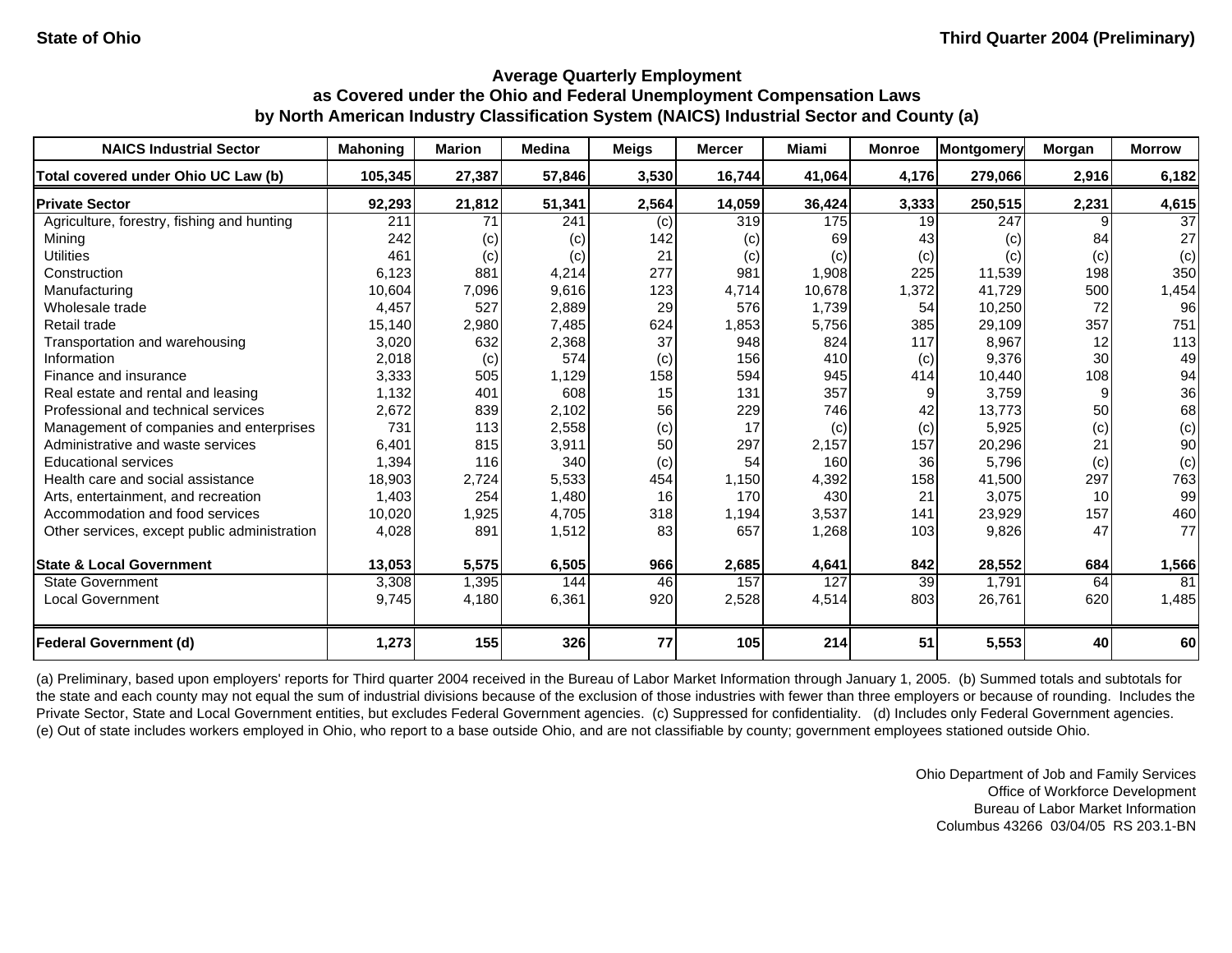| <b>NAICS Industrial Sector</b>               | <b>Muskingum</b> | <b>Noble</b> | <b>Ottawa</b> | Paulding | Perry | <b>Pickawav</b> | <b>Pike</b> | Portage | <b>Preble</b> | Putnam |
|----------------------------------------------|------------------|--------------|---------------|----------|-------|-----------------|-------------|---------|---------------|--------|
| Total covered under Ohio UC Law (b)          | 37,685           | 3,240        | 16,014        | 5,104    | 6,455 | 14,215          | 9.965       | 53,702  | 11,168        | 10,900 |
| <b>Private Sector</b>                        | 32,598           | 2,163        | 13,929        | 3,898    | 4,717 | 9,951           | 8,257       | 42,366  | 9,193         | 9,244  |
| Agriculture, forestry, fishing and hunting   | 43               | (c)          | 263           | 272      | 24    | 113             | 92          | (c)     | 85            | 187    |
| Minina                                       | 270              | 118          | 144           | (c)      | 236   | (C)             | (c)         | 390     | (c)           | (c)    |
| <b>Utilities</b>                             | 198              | 20           | (c)           | (c)      | 29    | (c)             | (c)         | (c)     | (c)           | (c)    |
| Construction                                 | 1,532            | 111          | 597           | 160      | 654   | 818             | 388         | 2,445   | 476           | 1,135  |
| Manufacturing                                | 7,333            | 584          | 2,548         | 1.412    | 1.187 | 2,738           | 3,899       | 12,204  | 3,394         | 2,730  |
| Wholesale trade                              | 1,272            | 90           | 594           | 240      | 87    | 329             | 113         | 2,362   | 380           | 285    |
| Retail trade                                 | 6,657            | 336          | 1,803         | 603      | 668   | 1,604           | 997         | 5,887   | 1,187         | 1,234  |
| Transportation and warehousing               | 646              | 48           | 444           | 104      | 59    | 155             | 113         | 1,046   | 214           | 227    |
| Information                                  | 309              | 13           | 97            | 23       | 36    | 73              | 67          | 389     | 49            | 64     |
| Finance and insurance                        | 786              | 68           | 407           | 93       | 259   | 329             | 181         | 734     | 205           | 374    |
| Real estate and rental and leasing           | 305              | (c)          | 217           | 33       | 44    | 128             | 80          | 512     | 81            | 38     |
| Professional and technical services          | 496              | 22           | 201           | 55       | 100   | 226             | 111         | 1,342   | 165           | 143    |
| Management of companies and enterprises      | 219              | (c)          | (c)           | (c)      | (c)   | 90              | (c)         | 495     | (c)           | (c)    |
| Administrative and waste services            | 878              | 16           | 191           | 51       | 61    | 297             | 179         | 1,464   | 611           | 318    |
| <b>Educational services</b>                  | 590              | (c)          | (c)           | (c)      | (c)   |                 | 17          | 674     | (c)           | (c)    |
| Health care and social assistance            | 5,963            | 444          | 1.323         | 329      | 624   | 1,334           | 1,035       | 3,324   | 988           | 1,054  |
| Arts, entertainment, and recreation          | 472              | (c)          | 944           | (c)      | 35    | 244             | 36          | 2,272   | 100           | 127    |
| Accommodation and food services              | 3,362            | 195          | 2,667         | 287      | 423   | 1,077           | 702         | 4,920   | 870           | 861    |
| Other services, except public administration | 1,267            | 57           | 554           | 131      | 142   | 346             | 135         | 1,731   | 312           | 326    |
| <b>State &amp; Local Government</b>          | 5,087            | 1,077        | 2,085         | 1,206    | 1,737 | 4,264           | 1,708       | 11,336  | 1,974         | 1,656  |
| <b>State Government</b>                      | 483              | (c)          | 225           | 29       | 48    | 1,466           | 91          | (c)     | 191           | 49     |
| <b>Local Government</b>                      | 4,604            | (c)          | 1,860         | 1,177    | 1,689 | 2,798           | 1,617       | (c)     | 1,783         | 1,607  |
| <b>Federal Government (d)</b>                | 288              | 29           | 187           | 55       | 78    | 95              | 66          | 299     | 89            | 85     |

(a) Preliminary, based upon employers' reports for Third quarter 2004 received in the Bureau of Labor Market Information through January 1, 2005. (b) Summed totals and subtotals for the state and each county may not equal the sum of industrial divisions because of the exclusion of those industries with fewer than three employers or because of rounding. Includes the Private Sector, State and Local Government entities, but excludes Federal Government agencies. (c) Suppressed for confidentiality. (d) Includes only Federal Government agencies. (e) Out of state includes workers employed in Ohio, who report to a base outside Ohio, and are not classifiable by county; government employees stationed outside Ohio.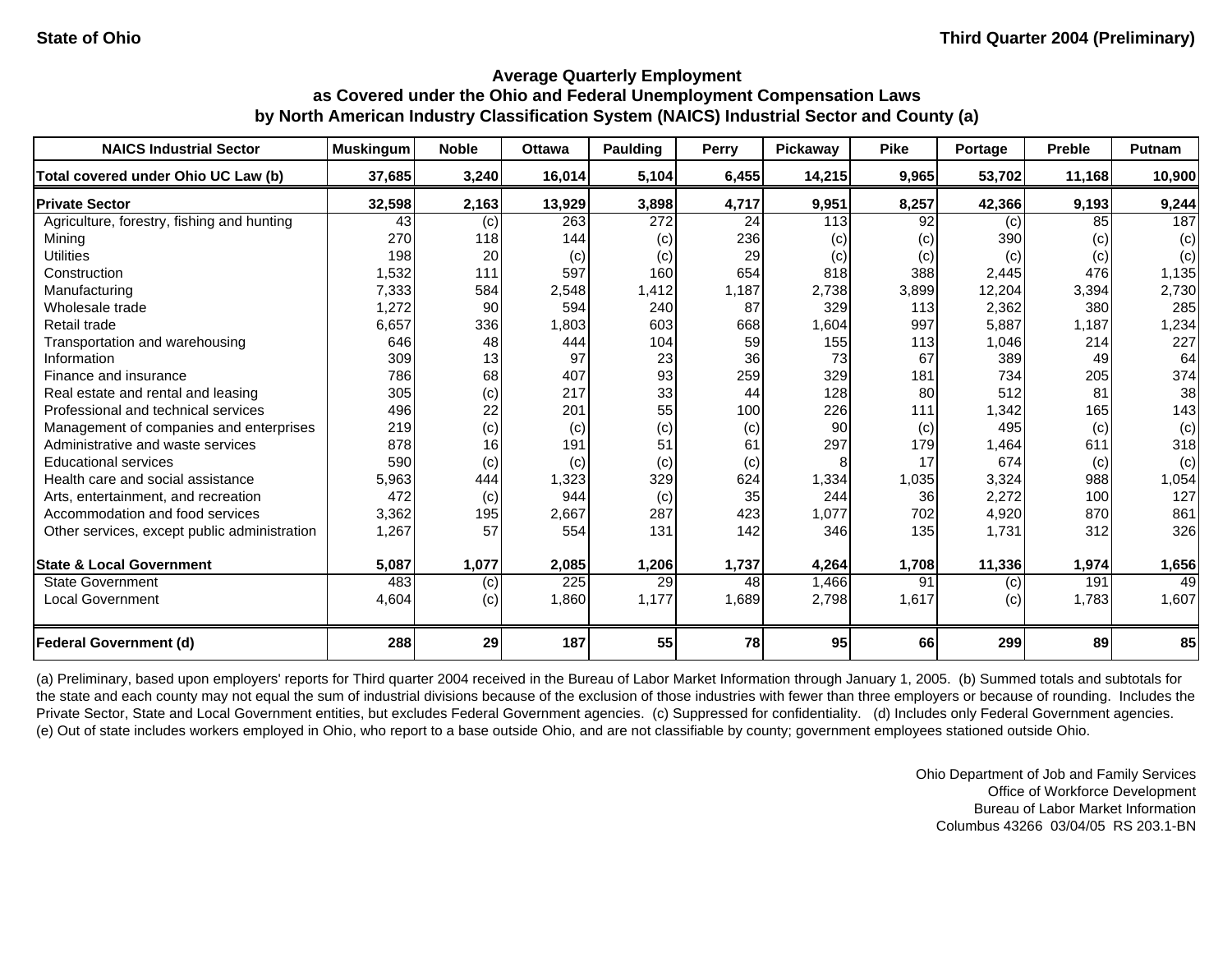| <b>NAICS Industrial Sector</b>               | Richland | <b>Ross</b> | <b>Sandusky</b> | <b>Scioto</b> | <b>Seneca</b> | <b>Shelby</b> | <b>Stark</b> | <b>Summit</b> | <b>Trumbull</b> | <b>Tuscarawas</b> |
|----------------------------------------------|----------|-------------|-----------------|---------------|---------------|---------------|--------------|---------------|-----------------|-------------------|
| Total covered under Ohio UC Law (b)          | 58,167   | 26,158      | 27,428          | 24,728        | 21,845        | 30,433        | 165,285      | 263,294       | 83,401          | 36,125            |
| <b>Private Sector</b>                        | 50,387   | 21,307      | 24,117          | 19,893        | 19,068        | 27,773        | 147,410      | 236,947       | 73,738          | 31,656            |
| Agriculture, forestry, fishing and hunting   | 138      | 86          | 779             | 79            | 325           | 49            | 344          | 213           | 59              | 209               |
| Mining                                       | 22       | 31          | (c)             | 17            | 162           | (c)           | 363          | 92            | 83              | 418               |
| Utilities                                    | 154      | 183         | (c)             | 118           | 109           | (c)           | 608          | 2,309         | 137             | 67                |
| Construction                                 | 2,265    | 1,207       | 1,150           | 1,457         | 1,116         | 1,487         | 9,203        | 12,153        | 3,289           | 1,739             |
| Manufacturing                                | 13,930   | 4,412       | 9,317           | 2,305         | 4,928         | 13,782        | 30,235       | 37,518        | 21,912          | 8,176             |
| Wholesale trade                              | 2,125    | 568         | 625             | 338           | 629           | 1,831         | 7,139        | 12,969        | 2,561           | 1,290             |
| Retail trade                                 | 7,342    | 3,604       | 2,928           | 3,072         | 2,159         | 2,360         | 21,719       | 33,151        | 11,553          | 4,677             |
| Transportation and warehousing               | 1,186    | 469         | 321             | 496           | 360           | 864           | 2,790        | 7,215         | 2,773           | 929               |
| Information                                  | 1,182    | 525         | 277             | 249           | 324           | 226           | 2,038        | 4,025         | 672             | 502               |
| Finance and insurance                        | ,222     | 531         | 600             | 542           | 778           | 333           | 5,842        | 9,604         | 1,921           | 781               |
| Real estate and rental and leasing           | 441      | 229         | 284             | 198           | 89            | 161           | 1,711        | 3,063         | 1,183           | 299               |
| Professional and technical services          | 997      | 305         | 314             | 360           | 401           | 302           | 4,855        | 10,683        | 1,825           | 698               |
| Management of companies and enterprises      | 120      | 202         | 120             | 52            | 310           | (c)           | 886          | 11,890        | 697             | 128               |
| Administrative and waste services            | 3,795    | 1,032       | 1,315           | 1,312         | 1,009         | 1,778         | 8,804        | 18,333        | 3,736           | 1,404             |
| <b>Educational services</b>                  | 423      | 116         | (c)             | 182           | 820           | 136           | 2,619        | 3,509         | 725             | 181               |
| Health care and social assistance            | 7,431    | 3,914       | 2,801           | 6,117         | 2,750         | 1,868         | 24,858       | 35,492        | 10,214          | 4,512             |
| Arts, entertainment, and recreation          | 706      | 379         | 451             | 102           | 228           | 88            | 2,380        | 4,339         | 1,337           | 489               |
| Accommodation and food services              | 4,891    | 2,861       | 1,753           | 2,411         | 1,798         | 1,685         | 14,414       | 21,962        | 6,721           | 3,856             |
| Other services, except public administration | 2,018    | 655         | 845             | 487           | 774           | 691           | 6,601        | 8,428         | 2,340           | 1,301             |
| <b>State &amp; Local Government</b>          | 7,780    | 4,851       | 3,311           | 4,835         | 2,777         | 2,660         | 17,875       | 26,347        | 9,662           | 4,469             |
| <b>State Government</b>                      | 1,663    | 1,730       | 207             | 1,634         | (c)           | 342           | 1,344        | 4,329         | 842             | 462               |
| <b>Local Government</b>                      | 6,117    | 3,121       | 3,104           | 3,201         | (c)           | 2,318         | 16,531       | 22,018        | 8,820           | 4,007             |
| <b>Federal Government (d)</b>                | 618      | 1,253       | 120             | 175           | 137           | 100           | 1,129        | 2,535         | 474             | 220               |

(a) Preliminary, based upon employers' reports for Third quarter 2004 received in the Bureau of Labor Market Information through January 1, 2005. (b) Summed totals and subtotals for the state and each county may not equal the sum of industrial divisions because of the exclusion of those industries with fewer than three employers or because of rounding. Includes the Private Sector, State and Local Government entities, but excludes Federal Government agencies. (c) Suppressed for confidentiality. (d) Includes only Federal Government agencies. (e) Out of state includes workers employed in Ohio, who report to a base outside Ohio, and are not classifiable by county; government employees stationed outside Ohio.